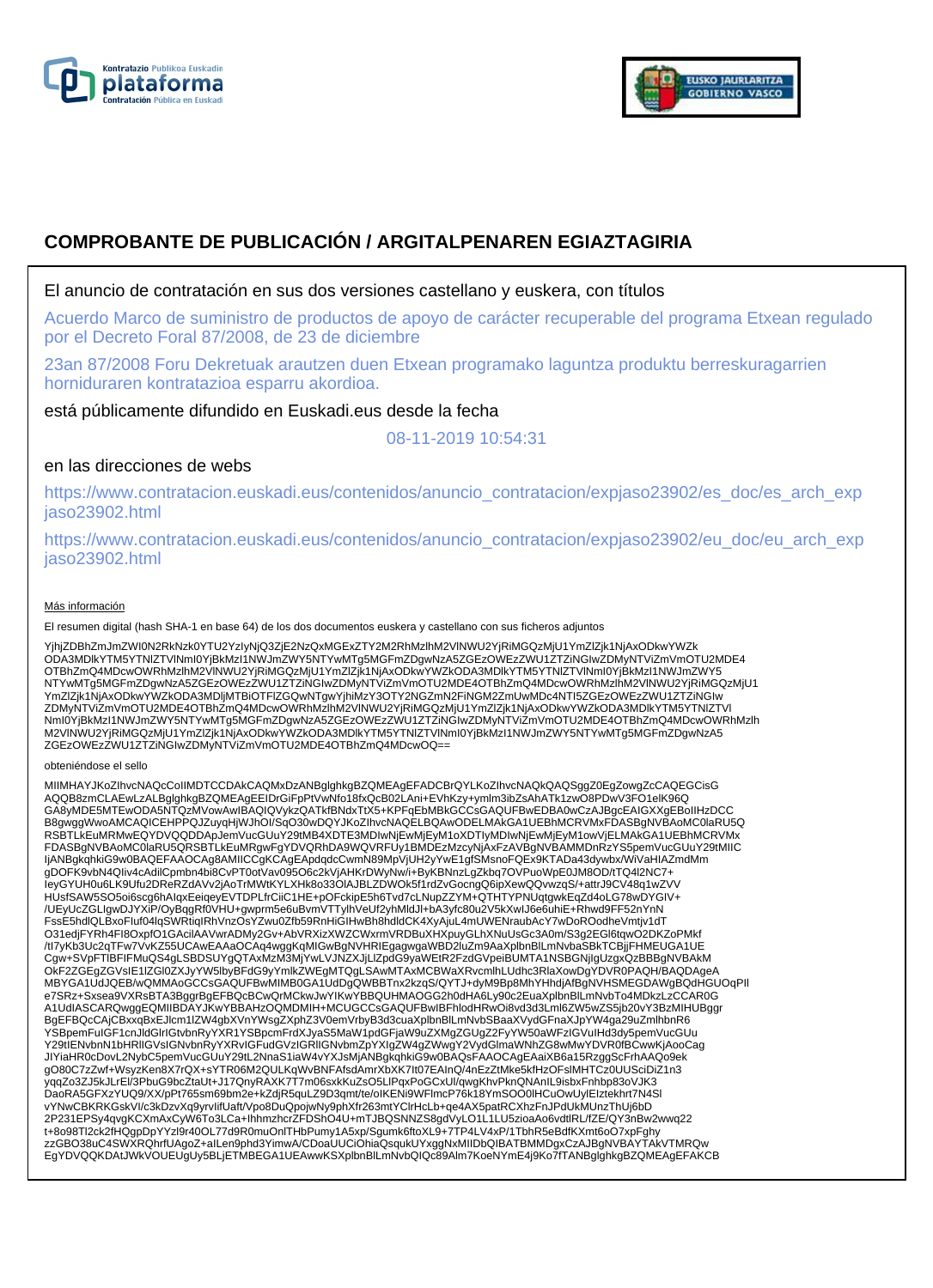



9zAaBqkqhkiG9w0BCQMxDQYLKoZIhvcNAQkQAQQwHAYJKoZIhvcNAQkFMQ8XDTE5MTEwODA5NTQzMVowLwYJKoZIhvcNAQkEMSIE IKuZQWt54YhVFNNx8n8sDK3aMTQqJexzZPx4iPHLY6ucMIGJBgsqhkiG9w0BCRACLzF6MHgwdjB0BCDNdwo7pQBbrD9u8p5/pMe+ oe9BvlISU1baDdGPBFySGTBQMDykOjA4MQswCQYDVQQGEwJFUzEUMBIGA1UECgwLSVpFTIBFIFMuQS4xEzARBgNVBAMMCkl6ZW5w ZS5jb20CEHPPQJZuyqHjWJhOl/SqO30wDQYJKoZlhvcNAQEBBQAEgglAAw7QVptDDIzMatcjEsPQc+LdiGRXWRil575E7j+Gs8CV 1qN+irT6KH+lvklYP6Eodcu7A3s2UMk70SMAsZprHJpLNmSNr24O9KmhqcedYlwqfwy6j4pknfVz95xCu/Eq/zCHe3e8C8nKBiru xlgvwa9YJ/Q90zdVPaWOtVCWQMFMaO7YHatB6qFzQqK5lST6QtTREVVdJMnllOhHs09A29MmotaZKvVQRdrWPGBqn96hJWgyS5mW QXxqFnvNryQ1YCilYOyzg023nkgoApcYNdNeJ9Fd4oIDY6j6xaZkc8g5dVoHOGiz5+MEWXUxZpQ8HdCLNhgA1ZsL0j2p7CU1xyM8<br>p9R5Ex5NK4FejrKh0C8g6dXlsKoY+eGF2nTHy0363bm3zzDgwf8yjSr0GYgNEUMFYdAwelG9qHgacTUlVHT9/QFNyz2uNBtxmLtM איז אפוויזיקי פון הייטראפיזישער איז אפוויטריפן איז אפוויטריפן איז אפוויטריפן איז אפוויטריפן איז אפוויזיקי פון<br>YWaTXcbE85yJN3MgRZZ2lYrLse3gX8aiR4DNIi2Js/xlzs3TLaSK02H5GTDWi94PKRqBgZEXw9SVWhVT2Ex8v4cYBfgtKEvz5FvI<br>V/0PBk1Uje bdlRAdjUcfy+H5lbTVkYctGsELkSq90q+8EZk/0=

### Kontratuaren iragarkia, gaztelaniaz eta eskaraz, izenburuekin

Acuerdo Marco de suministro de productos de apoyo de carácter recuperable del programa Etxean regulado por el Decreto Foral 87/2008, de 23 de diciembre

23an 87/2008 Foru Dekretuak arautzen duen Etxean programako laguntza produktu berreskuragarrien horniduraren kontratazioa esparru akordioa.

### Euskadi.eus webgunean argitaratzen da data honetatik

2019-11-08 10:54:31

#### web hauen helbideetan

https://www.contratacion.euskadi.eus/contenidos/anuncio\_contratacion/expjaso23902/es\_doc/es\_arch\_exp jaso23902.html

https://www.contratacion.euskadi.eus/contenidos/anuncio contratacion/expjaso23902/eu doc/eu arch exp jaso23902.html

#### Informazio gehiago

Bi dokumentuen (euskara eta gaztelania) laburpen digitala (hash SHA-1, 64 oinarriarekin), erantsitako fitxategiekin

YjhjZDBhZmJmZWI0N2RkNzk0YTU2YzIyNjQ3ZjE2NzQxMGExZTY2M2RhMzIhM2VINWU2YjRiMGQzMjU1YmZlZjk1NjAxODkwYWZk ODA3MDIkYTM5YTNIZTVINmI0YjBkMzI1NWJmZWY5NTYwMTq5MGFmZDqwNzA5ZGEzOWEzZWU1ZTZiNGIwZDMyNTViZmVmOTU2MDE4 OTBhZmQ4MDcwOWRhMzIhM2VINWU2YjRiMGQzMjU1YmZlZjk1NjAxODkwYWZkODA3MDlkYTM5YTNlZTVINml0YjBkMzl1NWJmZWY5 NTYwMTg5MGFmZDgwNzA5ZGEzOWEzZWU1ZTZINGIwZDMyNTViZmVmOTU2MDE4OTBhZmQ4MDcwOWRhMzInM2VINWU2YjRiMGQzMjU1 YmZlZjk1NjAxODkwYWZkODA3MDIjMTBiOTFIZGQwNTgwYjhiMzY3OTY2NGZmN2FiNGM2ZmUwMDc4NTI5ZGEzOWEzZWU1ZTZiNGIw ZDMyNTViZmVmOTU2MDE4OTBhZmQ4MDcwOWRhMzIhM2VINWU2YjRiMGQzMjU1YmZlZjk1NjAxODkwYWZkODA3MDlkYTM5YTNIZTVI Nml0YjBkMzI1NWJmZWY5NTYwMTg5MGFmZDgwNzA5ZGEzOWEzZWU1ZTZiNGlwZDMyNTViZmVmOTU2MDE4OTBhZmQ4MDcwOWRhMzlh<br>M2VINWU2YjRiMGQzMjU1YmZlZjk1NjAxODkwYWZkODA3MDlkYTM5YTNlZTVlNml0YjBkMzI1NWJmZWY5NTYwMTg5MGFmZDgwNzA5 ZGEzOWEzZWU1ZTZiNGIwZDMyNTViZmVmOTU2MDE4OTBhZmQ4MDcwOQ==

denboran digitalki zigilatu zuena

#### zigilua lortzen

MIIMHAYJKoZIhvcNAQcCoIIMDTCCDAkCAQMxDzANBglghkgBZQMEAgEFADCBrQYLKoZIhvcNAQkQAQSggZ0EgZowgZcCAQEGCisG AQQB8zmCLAEwLzALBglghkgBZQMEAgEEIDrGiFpPtVwNfo18fxQcB02LAni+EVhKzy+ymlm3ibZsAhATk1zwO8PDwV3FO1eIK96Q GA8yMDE5MTEwODA5NTQzMVowAwIBAQIQVykzQATkfBNdxTtX5+KPFqEbMBkGCCsGAQUFBwEDBA0wCzAJBgcEAIGXXgEBoIIHzDCC B8gwggWwoAMCAQICEHPPQJZuyqHjWJhOI/SqO30wDQYJKoZIhvcNAQELBQAwODELMAkGA1UEBhMCRVMxFDASBgNVBAoMC0laRU5Q RSBTLKEuMRMwEQYDVQQDDApJemVucGUuY29tMB4XDTE3MDlwNjEwMjEyM1oXDTIyMDlwNjEwMjEyM1owVjELMAkGA1UEBhMCRVMx<br>FDASBgNVBAoMC0laRU5QRSBTLkEuMRgwFgYDVQRhDA9WQVRFUy1BMDEzMzcyNjAxFzAVBgNVBAMMDnRzYS5pemVucGUuY29tMIIC ljANBgkqhkiG9w0BAQEFAAOCAg8AMIICCgKCAgEApdqdcCwmN89MpVjUH2yYwE1gfSMsnoFQEx9KTADa43dywbx/WiVaHIAZmdMm<br>gDOFK9vbN4Qliv4cAdilCpmbn4bi8CvPT0otVav095O6c2kVjAHKrDWyNw/i+ByKBNnzLgZkbq7OVPuoWpE0JM8OD/tTQ4l2NC7+ leyGYUH0u6LK9Ufu2DReRZdAVv2jAoTrMWtKYLXHk8o33OIAJBLZDWOk5f1rdZvGocngQ6ipXewQQvwzqS/+attrJ9CV48q1wZVV HUsfSAW5SO5oi6scg6hAlqxEeiqeyEVTDPLfrCiiC1HE+pOFckipE5h6Tvd7cLNupZZYM+QTHTYPNUqtgwkEqZd4oLG78wDYGIV+ /UEyUcZGLIgwDJYXiP/OyBqqRf0VHU+gwprm5e6uBvmVTTylhVeUf2yhMldJl+bA3yfc80u2V5kXwIJ6e6uhiE+Rhwd9FF52nYnN FssE5hdlQLBxoFluf04lqSWRtiqIRhVnzOsYZwu0Zfb59RnHiGIHwBh8hdldCK4XyAjuL4mUWENraubAcY7wDoROodheVmtjv1dT O31edjFYRh4Fl8OxpfO1GAcilAAVwrADMy2Gv+AbVRXizXWZCWxrmVRDBuXHXpuyGLhXNuUsGc3A0m/S3g2EGl6tqwO2DKZoPMkf /tl7yKb3Uc2qTFw7VvKZ55UCAwEAAaOCAq4wggKqMIGwBgNVHRIEgagwgaWBD2IuZm9AaXplbnBlLmNvbaSBkTCBjjFHMEUGA1UE